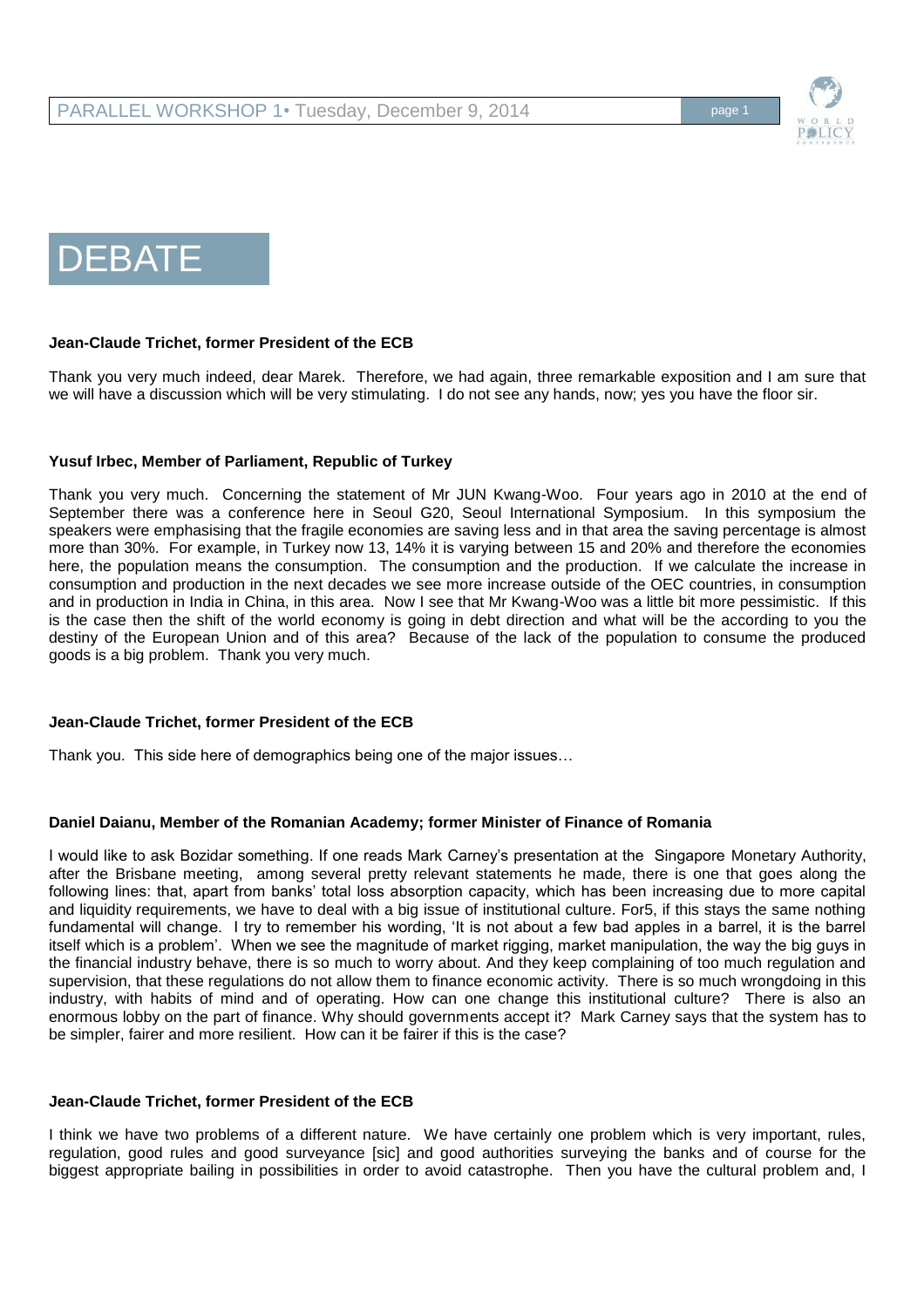

think that when one speaks of rotten apples or rotten barrels it is very much the culture which is at stake. A culture of absurd or aberrant risk taking and also the kind of culture which emerges when you read the exchange of emails between traders, between market participants which are extremely puzzling because you see that their underlying reasoning is not correct at all. Therefore, in my own understanding we have an enormous process which is ongoing to change the culture of these financial institutions from top to bottom because it calls for a big implication of the top management and through all levels of management in order to not see again this kind of practice of aberrant behaviour of people.

Thank you very much Daniel. I think perhaps you could take note of this issue and we will organise the response. Do we have other… yes; you have to respond to this question please.

# **Jun Kwang-Woo, former Chairman of Korean Financial Services Commission (FSC)**

Thank you. Good question from our friend from Turkey. This demographic change is, as I mentioned earlier in my previous intervention, a serious challenge for a country like Korea. Korea is experiencing very rapid aging, our life expectancy is already 81, and it is going up, very close to Japan's 83 or so. It is longer than 79 in the United States so it is already very aging society and is expected to become the most aged society in the world in a few decades. What makes things worse than the aging itself is a very low fertility rate in Korea. Amongst OECD countries, Korea is at the bottom; just 1.2 of fertility rate, yes. Indeed, we face exceptional challenges of aging population and low fertility, so we must find ways to regain our dynamism and vitality in this rapidly changing demographic structure. Now what that means is that up until recently during our rapid industrialisation period, we enjoyed so called "demographic dividend" but now we are starting to pay "demographic tax." It may be also useful to note that the pattern of demographic changes varies across countries and sub-region in Asia. Korea, Japan and China in the Northeast Asia became very rapidly aging societies. On the contrary, most ASEAN countries such as Thailand and Vietnam as well as India are still in much younger stage. Therefore, more room to benefit from the demographic dividend with rising work forces. What that means is that there should be more scope for intra Asian collaboration, leading to economic synergies. Let me give you an example. I have just come back from an official trip to Vietnam that has attracted the largest FDI from Korea. A company like Samsung Electronics has a huge plant in Vietnam, where it has just opened a second production plant. Its first factory alone employs some 50,000 people and if affiliated companies are combined, almost 200,000 employees, accounting for 18% of Vietnam's total exports. Yes, one, eight, 18% of Vietnam's exports. So, the bilateral collaboration in such an area is growing fast and there should be more scope for further cooperation. Just to give you a number, the average age of 50 million Koreans today is about 40. But Vietnam, for a total population of over 90 million, their average age is 27. Therefore, by combining those forces you can lower the average age quite a bit. Of course there are other ways to deal with the aging problem, including more open immigration policies. But, for now, strengthening economic ties with strategically important countries should be a way to cope with the rising demographic problem. Thank you.

# **Jean-Claude Trichet, former President of the ECB**

Thank you very much; your figures are extremely impressive. Can I turn to Aso-san and then you Jeff?

# **Yutaka Aso, President of Aso Group**

Thank you very much for your question and Abe-san will be very happy to be pointed in Seoul and he has delivered a clear message to all of us that we have to increase a number of female directors and so on and also the working condition have to be improved. The work life balance, because of the Japanese, once they married then husband when he move from Tokyo to Osaka, 100 person, all of them moved to Osaka together. Therefore, it is rather difficult for us to keep them in, from that point of view that is our excuse from the CEO point of view but now we are giving more flexible working hours, partly because, that is not the main point, partly because of the serious shortage of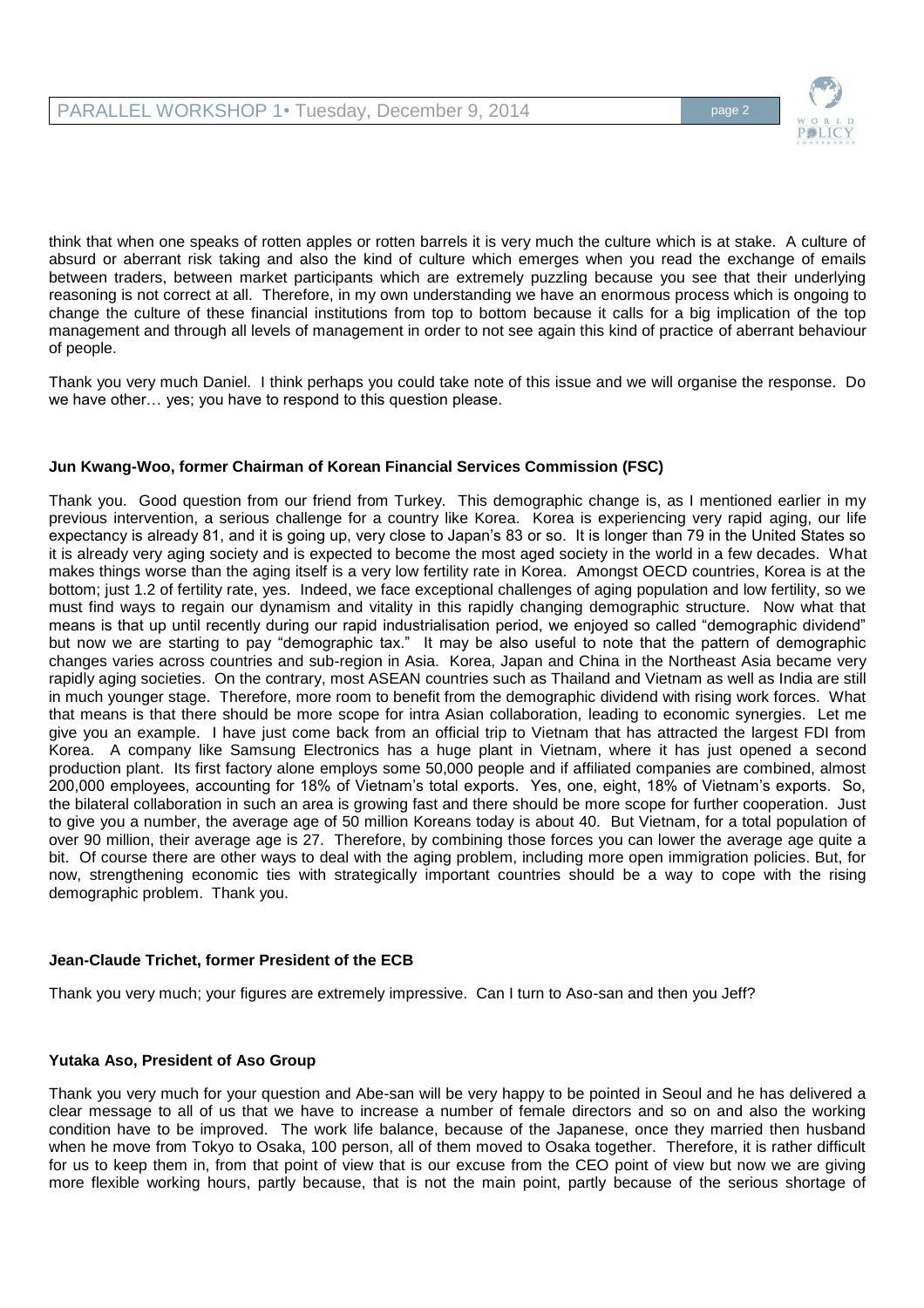

workers, we do need a lot of hands and participation and brain. Therefore, the amazing figure is the unemployment figure is 3.6% unemployment rate but it is coming down and down. The ratio of job offers to job seekers is at the highest level in the last 22 years, it is more than one so everybody can get a job. Really we need a hand and that is not related to your question but the one after possibility is the ladies; we would like to see women's participation and giving more opportunity. Therefore, Abenomics has a clear message and due to his message we started to think what sort of ratio of the managers are female and so on, we will have to change it. However, one of the excuses for us, for CEO's, is even when we disperse overseas and to some university overseas and then coming back and marriage and moved with the husband they leave the company. Therefore, we are rather sad to lose them but we have to be more flexible, to giving them working time. Also Japanese are very bossy husbands is always so not taking care of their kids but they are giving more free time to the husband to take care of the kids, to help wives to work more better conditions.

# **Jean-Claude Trichet, former President of the ECB**

Thank you very much indeed. Let me say that I give the floor to Bozidar, to Jeff and André Lèvy Lang. Bozidar.

# **Bozidar Djelic, Partner, Lazard; Former Deputy Prime Minister of Serbia**

Ethics.

First of all, a response from the market. Over the period of five years the percentage of graduates from top MBAs in the United States joining investment banks has dropped rapidly. It went from 50, 60% depending on the year, down to 20, 25%. Where do they go? Is it a sign that actually the profit making opportunities in investment banking are capped? Could be, but they go to hedge funds and to high tech firms. Do they do it out of altruism? I don't know, I mean, you tell me. We are getting more and more reports about different kinds of behaviour of some tech firms trying to attack rivals… I guess what I am struggling to say is that bankers deserve all the blame directed to them. Bankers are people like other people, so I think they shouldn't be treated like creatures coming from a different planet. Therefore inducing ethical behaviour from them should come I would say, from a traditional mixture of punishment and incentives.

Punishment. I am curious as to what Jeff would say on that from the point of view of the United States. Some people say that Barack Obama had enough fuel and political capital to deal only with one of the two core issues: Wall Street and healthcare. He picked healthcare and after losing significant political capital during that debate, he did not have enough fuel to address Wall Street to the necessary extent. Now, in Europe, we might not have the same sort of control over political parties from the financial sector as may be the case in the United States with Wall Street. But, in Europe, we have the problem of internal competition between London, Frankfurt and Paris which, in many ways, is making things more difficult and therefore making excuses. Punishment of unethical bankers is progressing. But, look for example, at this trader in France where enormous effort was made by the entire system to present it as the exclusive fault of one person, in making sure that there are no class actions to protect the institution. The judiciary system obliged and therefore for all these billions there is somehow only one person to blame. Look also at the Libor scandal. Same story, there is enormous effort to show that actually this is just a few traders who are in there. Maybe punishment should be apportioned more broadly, over the people who have authority over the people doing unethical things. I am not saying that the CEO of the bank should automatically be put to prison for every folly that some of his or her employees but, I would say at this point in time, we are erring to too much on the side of individual blame. That is not helping improve deep down the behaviour of the bank.

Therefore, punishment is important. But I think even more important are the incentives and the simplification of the system. Let me try some realpolitik of this. It is so much more tempting if you can play with somebody else's money for your own gain. It is so much more tempting if you have no claw back options on your bonuses, on your property. It is so much more tempting if you are able to shift between different asset classes. Therefore, maybe the next step would be to make the financial system even more boring, even simpler and probably oversimplified. By saying that, of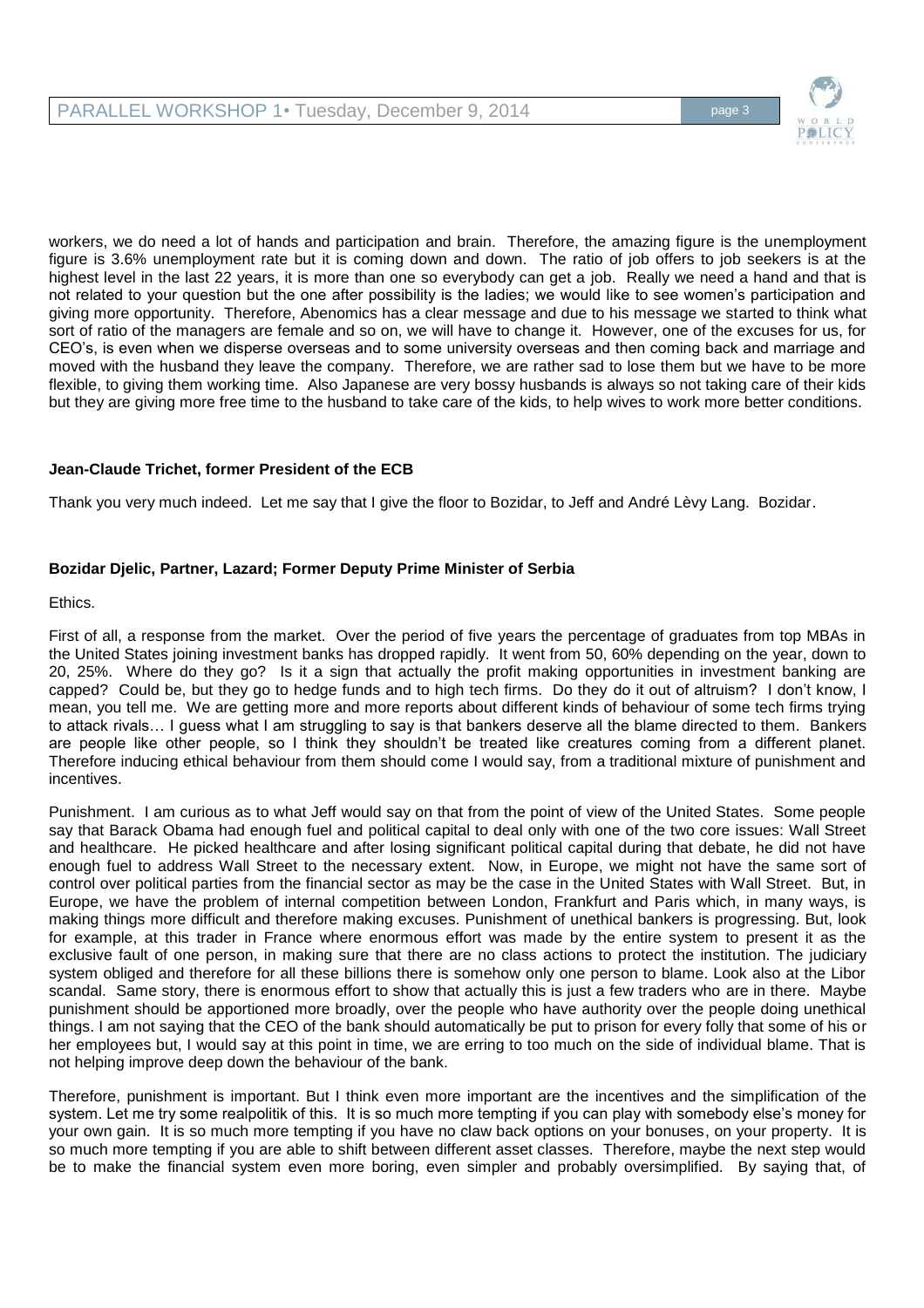

course, one has to realise that not only dirty water may be thrown away, but also parts of the baby too. Because there are a lot of benefits in having the integrated banking system as we know it as well. So I am not giving a fully-fledged answer because that is impossible.

There will be other scandals in a few years. There will other problems and then other steps will be taken. A further simplification will be taken, further additional regulatory stance will be enacted at the level of Europe and then we will have made further progress. Therefore, people are not angels but people, even bankers, are not evil either. No more no less than others. It is just how you deal with them.

# **Jean-Claude Trichet, former President of the ECB**

Thank you very much indeed. Jeff, you have the floor.

## **Jeffry Frieden, Professor of government at Harvard University**

Well, since Bozidar mentioned it, I feel compelled to speak on this particular issue, the role of banking regulation. There is what has been called the regulatory dialectic: problems arise, the regulators respond, then financial institutions find ways to work within the existing regulations to find their ways around them, and so on. The job of the financial system is to work within the regulations, which includesinding the cracks and holes within them. This is not illegal, and probably not immoral, but it does lead to problems like those that arose in the shadow banking system. It is also the case in line with the regulatory dialectic that there were massive attempts to reform financial regulation in the US. Dodd Frank is not a joke, but attention fades once the crisis fades and at this point all of the action on the regulatory front is happening at the micro level, with individual financial institutions trying to seize different pieces of the regulatory environment to mould them to their benefit. The broader point I would make is to say bankers are creatures of their environment. The environment they are creatures of are the macro economic environment and the regulatory environment. My students often say, 'Well, the crisis was caused by greedy bankers', and I respond that you cannot explain a variable with a constant. Bankers have always been greedy: that is their job. What changed between 2001 and 2008 that led to the crisis was not the morality of bankers, it was the macro economic, and to some extent the regulatory, environment. Between 2001 and 2007, the US borrowed between USD 0.5 trillion and USD 1 trillion every year from the rest of the world. Most of that went through the financial system and was lent out to households. This cannot help but degrade the quality of the asset base: the loans that were made were not as high quality as they would have been without that capital inflow. Therefore, the macro economic environment created the conditions for the kinds of misbehaviour that we saw . I do not want to let bankers off the hook, but I also do not want to let macro economic policy off the hook because it creates the conditions to which bankers respond.

I do want to move onto a somewhat different topic. I think of it as being the savings rate or the consumption rate; people talk about demographic trends. There is no question that there are characteristics of the north east Asian economies and the northern European economies that give great incentives for people to save. Demographic trends, in some cases undervalued or underdeveloped pension or housing finance, all giveincentives to save, hence a disincentive to consume. However, there are also substantial disincentives to consume; simply pointing at demographics, which is something that governments cannot do very much about, lets governments off the hook. There are substantial disincentives to consume that contribute to the kinds of problems we have been talking about. Imposing a consumption tax in the midst of tremendous shortfalls in demand is exactly the wrong way to go. You want to be encouraging consumption, not discouraging it. Having weak real exchange rates at the time when you want to be encouraging consumption, again, is the wrong way to go. As for this example of Korea and Vietnam, it is true that one way of dealing with the imbalances would be to have immigration from Vietnam to Korea: trade, substitutes for factor mobility. However, that only works if the trade is bilateral. Therefore, it only has that impact if the Korean firms are investing in Vietnam and the Vietnamese affiliates are then exporting in parallel to Korea, but that is not what is happening. What is happening is the Korean firms are investing in Vietnam in order to re export to North America and Western Europe. This does not resolve the underlying problem, which is the excessively low rate of consumption in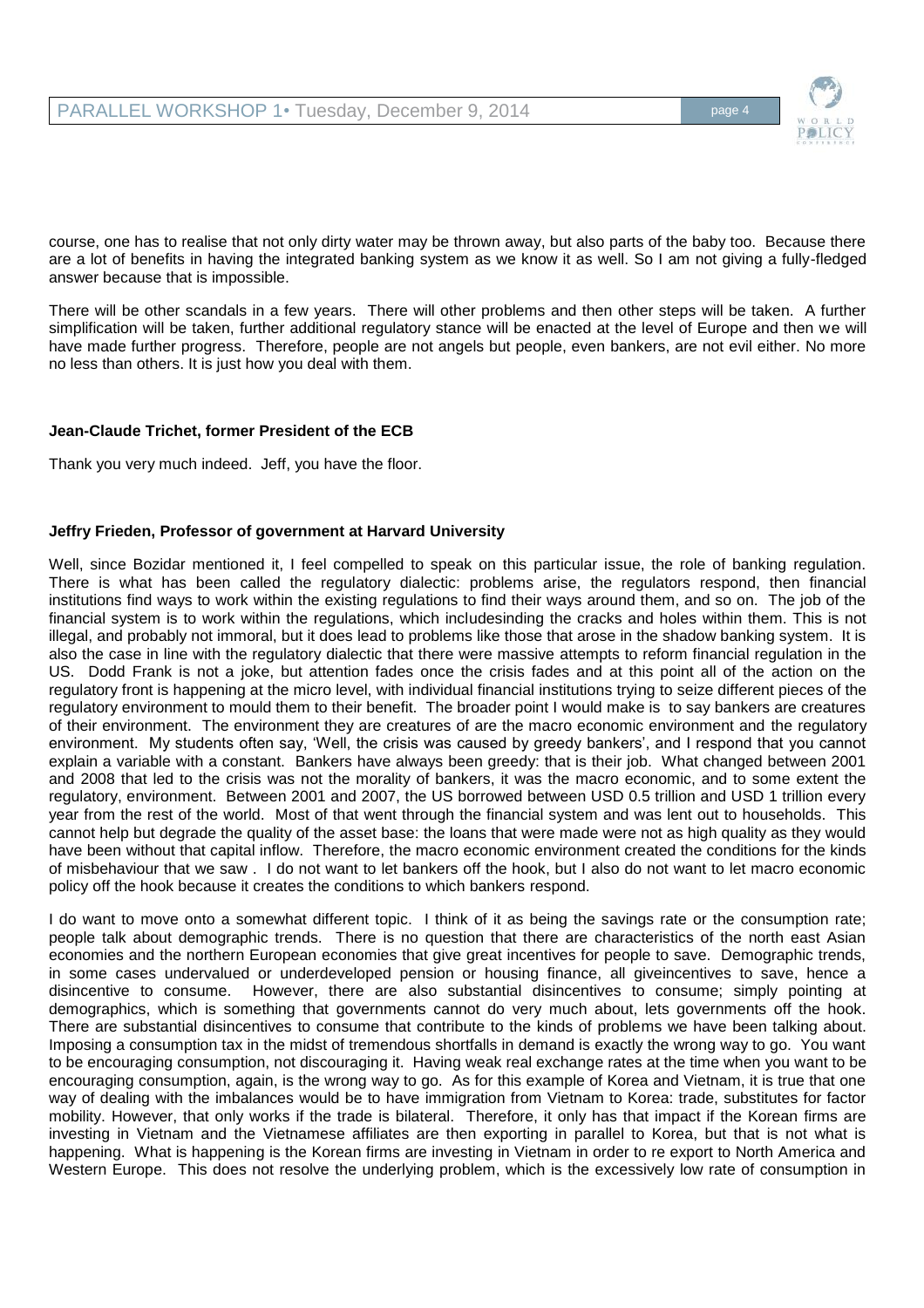

these societies, or excessively high savings rates. Yes, there are demographic reasons for the high savings rate but there are also important policy reasons. I understand that just as there is lobbying in financial markets there is lobbying in the manufacturing export sector and in other segments of society that keeps the savings rate artificially high but it is a very, very important problem and it implicates the entire international economic order.

# **André Levy-Lang, affiliate emeritus Professor in Finance at Paris-Dauphine University**

Three very brief comments. The first one, as a banker, ex banker and current banker, I agree with what was said about the impact of regulations since the G20. I think there has been tremendous progress basically, in a nutshell, in terms of banking regulation. Additional complexity, many more forms to fill, many more things to control but overall, yes, and the situation is better. What is true is that there will be a growth in what I might call 'Shadow finance'; hedge funds, private equity and so on, this is going to be very significant. It doesn't create system, it creates, but it is a fact. Therefore, we have to realise that.

Second point, nothing to do with that, but about women. France is not in a very good situation today, as you know and there is a lot of 'France bashing' but there is one good point in France which is demography. We happen to be one country where we have, at the same time, very high participation of women in the economy and a relatively high birth rate, around 2%. [Inaudible] women. Explanation; it is very easy to have children a very good system of childcare to raise them, I should say. One positive thing about France is there so, at least we have this which is for the future, very positive.

Third point on monetary policy. I think it was Marek Belka said that monetary policy has one advantage; it gives time for governments to change and to adjust. That is a positive and a negative thing. When you can borrow for 10 years, money at 1% as we can in France, there is not that much pressure to do so called structural reform. I am afraid that one of the consequences of the situation today is that a number of governments, including our own government have really no pressure to change. I am not saying that I wish that this changes and we have a crisis to really create the pressure but the fact that we do not have this pressure means that we will have broadening differences between countries. The countries which adjust and use this time to make these structural reforms and the countries that do not. That, I think, is a great worry in Europe.

Thank you.

# **Daniel Daianu, Member of the Romanian Academy; former Minister of Finance of Romania**

Jeff has mentioned macro economic policies in the United States. But I would also say that the regulatory framework has gone astray during the past decades starting with the rescinding of the Glass-Steagal Act and the Big Bang in the UK. Those measures I see as major policy blunders. The deregulation of financial markets has made them more unstable, gave them a penchant for trading and speculation and stimulated the creation of fancy financial products; all this was done under the prodding of Wall Street, of high finance, this is the reality. Mark Carney, as the President of the Bank of England and Chairman of FSB, President Trichet, know perfectly well what has been going on; policy capture has been real.

So, when it comes to reforms you are right, but policies are sub optimal. There is need to strike a deal, or a balance at one point in time, so that something to be done in a determined way now. Because, otherwise, deflation is going to conquer the whole territory of the Eurozone. Something has to be done on a more firm and bolder basis. We say inflation targeting, but, probably we should say "inflation creating targeting". What should be done to create inflation? What are the means to create inflation? Saying that we need inflation may sound a blasphemy to some, but the hard fact is that we need to create some inflation.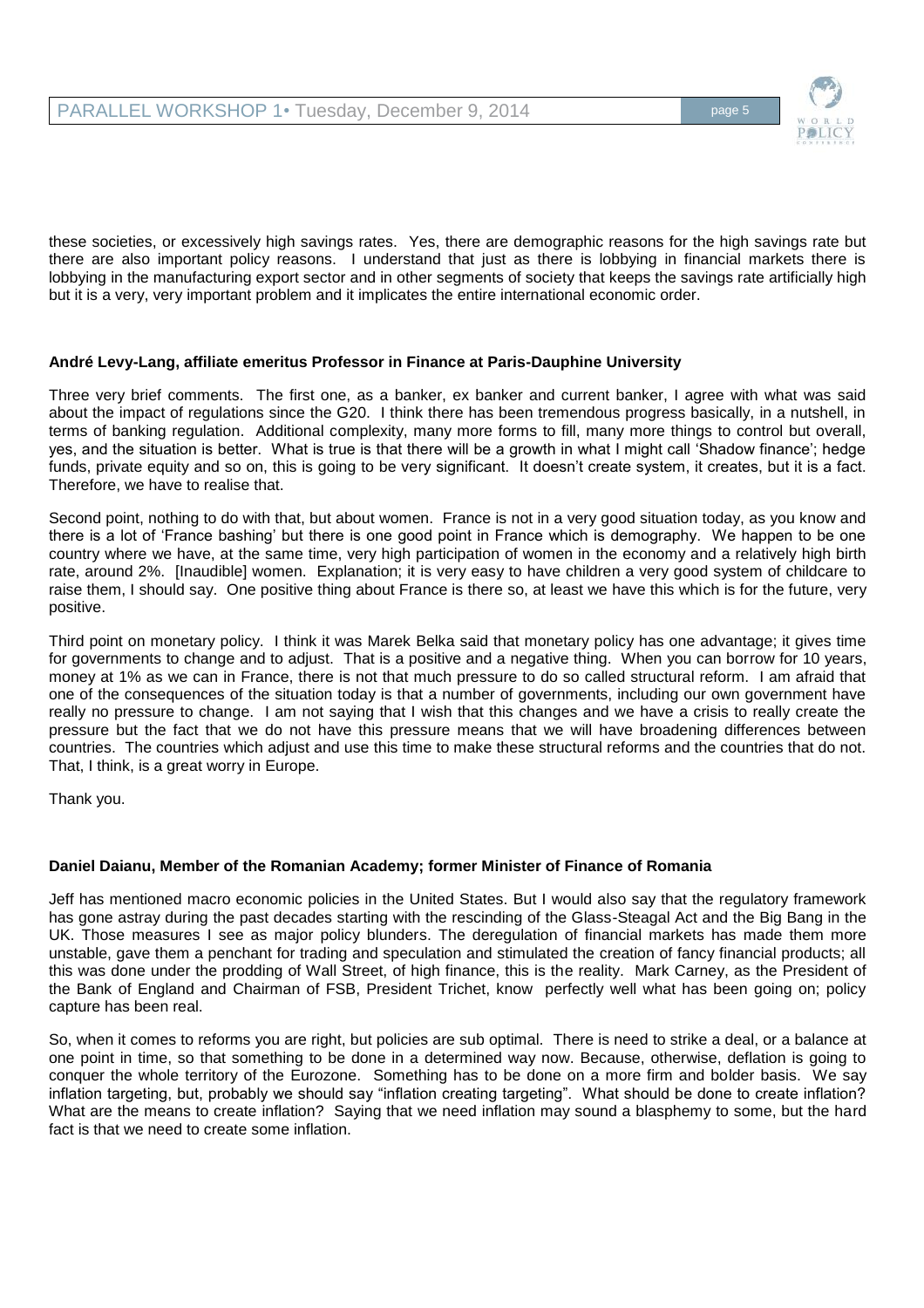

## **Jean-Claude Trichet, former President of the ECB**

I think we all agree with that and paradoxically at the present moment we are in a situation where all major central banks of the big advanced economies have the same definition of price stability. Japan joined the team last year, 2%, the US joined the team the year before in 2012, 2% and the UK and the UAE also have, 2%. The paradox is that we are all below 2% at the present moment. Of course, some much closer to zero, including in the Euro area. However, I confirm under the control of Marek that we are all considering that we should not be over and above and with threats of inflation but much below and with the threat of deflation, that is clear. Now, you said, how to engineer inflation? We are at zero level as far as interest rates and with more or less unlimited supply of liquidity. There, is not a single advanced economy that can say there is a lack of liquidity, including in the Euro area where you have the liquidity insurance policy which makes it that any bank can have all the liquidity they ask for. So, to think that we can engineer inflation, it seems to me it becomes very difficult. Take the Euro area, you have the countries that have adjusted, now they are growing more or less, of course not sufficiently but all of them are in positive territory. Now, the countries that represent 40% approximately of the GDP of the Euro area, that have very good level of competitiveness, external accounts are pluses that are gigantic including in one country which represents 30% of the GDP of the Euro area, 7.5% of current account surplus, so gigantic. Therefore, competitiveness, enormous excess of savings and miserable growth. That is, of course, surprising. Say that the ECB introduces much more monetary accommodation, what will it change in 40% of the Euro area? Nothing because they already have all the money they want. Therefore, the only channel would be the decrease of the exchange rate but you said yourself that it was not necessarily very good for consumption.

## **Jeffry Frieden, Professor of government at Harvard University**

Well, I mean, all these things are inter related in important ways. I was just going to make an observation, because we were talking about this before. Not that the US is a paragon of virtue but there are interesting comparisons with the response in the US. Remember of course we had almost immediate bank recapitalisation and we had an almost immediate fiscal stimulus. Both were very controversial in the US and a third component of the US response which was not cyclical but structural, is that we are a more debtor friendly society than Europe, so it is a lot easier for households to send the keys back to the bank and get out from under their mortgages. However, the first two responses did have a sort of a virtuous circle. We have had in the US, since the crisis, just about 18% of accumulated inflation and that has reduced the debt burden. So, I think that if you are thinking about what the component parts might be we did have a substantial bank recapitalisation which had a big impact on the lending channel and we had a fiscal stimulus which did have an impact on spending and helped to prop up consumption. That might help explain the difference between the two areas, just as a matter of fact.

## **Marek Belka, President of the National Bank of Poland**

Well, I do not think there were direct questions to me but some interventions sort of, came close to what I had spoken about so let me pitch in with some comments.

Well, deflation is, of course, something that we are afraid of, and we do not fully understand what the possible negative consequences of deflation are. Of course it is pretty straightforward: deflation is a disaster for heavily indebted countries. It is a big problem for those countries that have to regain their competitiveness, so lack of inflation deprives those countries of necessary nominal flexibility. However, we do not know and, this is a question more to the CEOs of companies from the real economy: how is deflation affecting business? How is it changing the planning process? Probably this is something that the Japanese would know, at least more than we in Europe. Short of the extreme situation of war financing, we cannot bring about inflation or necessary inflation if the wages are stagnant. Period. Without growing wages, forget about investment, forget about price movements. Then, we come very close to the issue of distribution. To a very difficult political and social problem. If we do not see this, we do not see the core of the problem.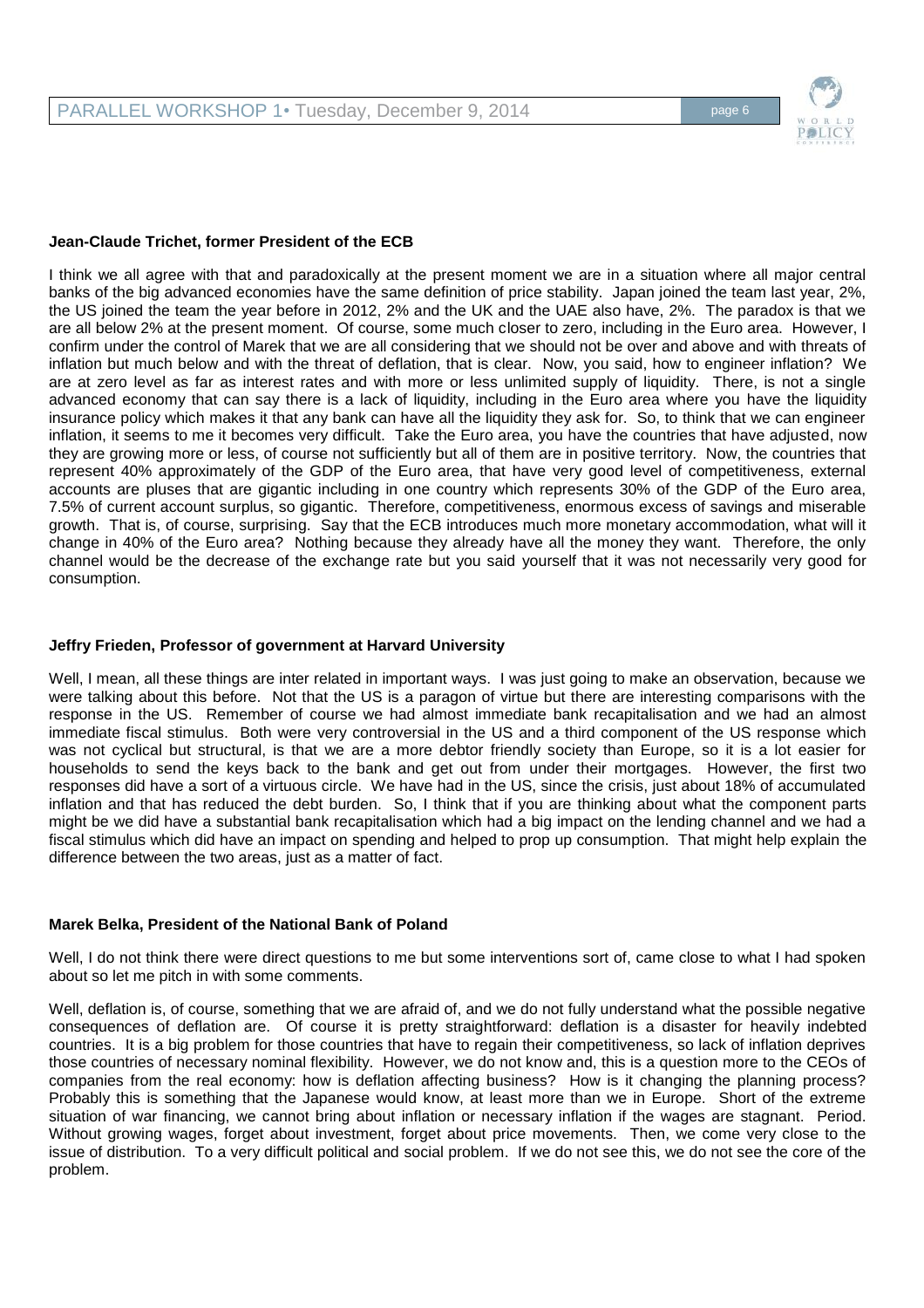

Secondly, it is about that time for other policies that the central banks have provided to kick in. Of course, we know that some countries have used it, and some governments have wasted the opportunity. First, let me say something about policy mix, a decent policy mix. I remember from the old days of my studies that the ideal policy mix that we are talking about was disciplined fiscal policy and loose monetary policy. Does it still stand? Do we want such a macro economic policy mix in Europe? Well, I remember that after 2008, there was this universal call for fiscal stimulus. I think many countries reluctantly or enthusiastically followed suit. Well, in the case of Europe it was the markets that rejected fiscal, let us say, loosening out of hand. Yeah, it was the markets. Well, they had good reasons to do so, but it was the markets. We will not allow those bloody Italians to run high public debt, so Berlusconi had to go. The Italian government had to follow suit, had to obey the markets. Let us not forget about it. Another probably politically incorrect remark is, of course, there is hardly anyone who is against structural reform. Structural reform is sometimes treated as a panacea. Well, the only problem is that we do not really know what structural reforms are. There are so many things that can be captured under this term and, of course, do not take me wrong, I am not against it. I think my country is actually benefitting from a protracted period, maybe 20 years of a steep structural reform. Which was imposed on us by the European Union. We imposed it on ourselves because we wanted to join the European Union, there was an external force breaking social resistance, providing for political continuity, to do things that we thought were right. Most of them were right, some of them were wrong, but now we are benefitting from this. However, I have this impression that economists are saying, 'Okay, as far as monetary and fiscal policy is concerned, we are done, we cannot do more'. Now, it is the time for structural policies. Well, I think this means that they have nothing to say, they are basically pulling their hands up and withdrawing. They have nothing to say because they have no idea of how structural policies work. This is something we have, well, structural policy is the necessary adjustment to changing conditions. However, do not treat structural policies as, let us say, anti cyclical policies. This is beyond, really, the understanding of macro economists. Thank you.

# **Jean-Claude Trichet, former President of the ECB**

Thank you very much. I am not sure that we would all totally agree on what you said but that being said we have a last choice question and then the wrap up and then we will give the floor to the speakers. You have the floor. This is the last question.

# **Yusuf Irbec, Member of Parliament, Republic of Turkey**

Yes, concerning the statement or comment of Jeffry. The social security system in China is not better than in Japan but in Japan at the beginning of the'90s, the minister of finance made a statement. Maybe we are expecting to increase the taxes in four years. The reaction was enormous. The people began to think we should save because the taxes will be increased and this was the beginning of the crisis which lasted almost 15 years. Now, I think the precautionary approach of those populations are very different from the populations in Europe. In Europe they have enough debt but they are not saving. However, here if there were a certain fear that there will be an increase in the burden they are reacting too strongly. Do you share this opinion? Thank you.

# **Jean-Claude Trichet, former President of the ECB**

Thank you very much indeed. What I propose, perhaps, is to give the floor to Mr Jun first, then perhaps to Aso-san, if he wishes, then to you Marek, then to you Daniel and Jeff.

# **Jun Kwang-Woo, Former Chairman of Korean Financial Services Commission (FSC)**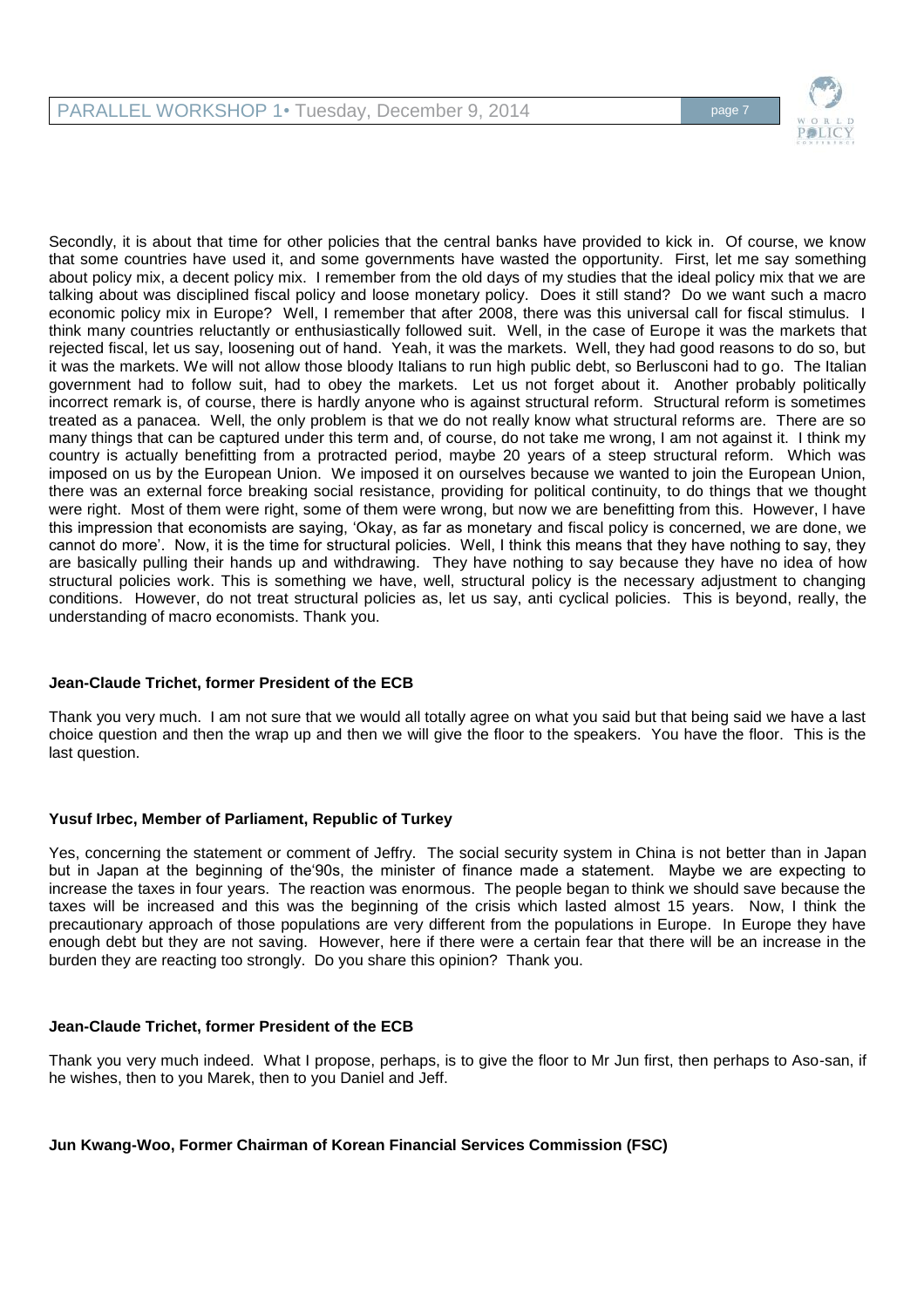

I will try to be brief. First of all Jeff mentioned the importance of raising consumption to facilitate economic recovery, which I totally agree. One interesting example that I could share with you is that Korean authorities recently started thinking about how best we can encourage dividend pay-out so that it could add to consumption power to individuals. Although the law has not passed yet, it is kind of levying tax on excessive corporate reserves. Of course if they are used for productive investment that is fine; but if not, better be paid out to individuals so that more money could be spent and create virtuous circle within the economy. However, the best way to promote consumption is to raise public confidence in the government policy.

The second point is to do with the impressive progress the FSB has made since the crisis. I said I was impressed because this type of multilateral approach tends to lose momentum once a major crisis has been receded. Perhaps it is partly because there is an on-going crisis in Europe and elsewhere. In any event, those who have been actively involved in the FSB mission, I think, should be commended to produce such a fine tangible result. However, one point that I would like to inject here is that while we are fixing some problems, there is new problem coming out because this is a very prolonged exercise. I say this, there is private equity, hedge fund that you have mentioned already but the recent buzz word is Fin Tech, which combines finance and IT technology. Financial operation is undergoing innovation, as we can see in e commerce operators doing some banking businesses. For example, Alibaba does a lending business to small, medium term sized enterprises. As the Fin-Tech business is becoming an important part of the shadow banking, it has to be monitored closely for the stability of financial system.

Lastly, let me just give a word of support and encouragement to our friend from Japan. There are increasing calls for more to be done for Abenomics to succeed, or to put it differently, Japan may need more "arrows." Well, I hope the well-known "three" arrows are enough for the brighter future of Japan. Thank you.

# **Jean-Claude Trichet, former President of the ECB**

Thank you very much indeed. Aso san.

# **Yutaka Aso, President, Aso Group**

Thank you very much. I described the cash rich and I think that is very fortunate for cash rich for the private people, they keep their money in deposit it is part of their own sort of, rate. Therefore, the government, Abe san is trying to use that money into the stock market in a very natural way. So, the government for this purpose their topic of arrow E and the governance is constantly discussed and many new rules have been announced. For instance on the corporate side we increased the amount of dividend because the government say they are already in that kind of, stock value is important so from that indication we started to increase the dividend and also purchasing own shares from the market for the shareholders sake. That kind of movement. The tax system has changed and extended the total amount of entertainment expense which can be excluded from profit. That means to stimulate the money into entertainment for eating and drinking and that kind of thing also stimulates the money into the market. Also, as I described it, is really surprising. The Minister of [inaudible] came to the cement association and said, 'You are making a profit so please increase your wages'. That is very unusual approach and they did not force us but since we are making big revenue, so we did not give the base out but the older big bonus, that kind of thing. However, that kind of approach by the government to use those excess money into all the sort of, consumers and also inherited tax. Senior generations to youngers, under 30 years old using for education, give JPY 15 million deduction. That is very attractive. In these 18 months this USD 6 million has transferred from this generation to grandchildren generation, if their purpose is going to use for education. However, one of the issues is the USD 15 trillion deposit but I do not know exact number but 80% are older than me, so 60s, 70s, 80s, they keep it. Therefore, I do not think they do not use as much money into the market. That kind of combination is rather unique, I have to explain but we are in a lucky position that we are thinking of how to use that saving the money into the market. That is a big issue and I constantly mention, it will move. Japan will move.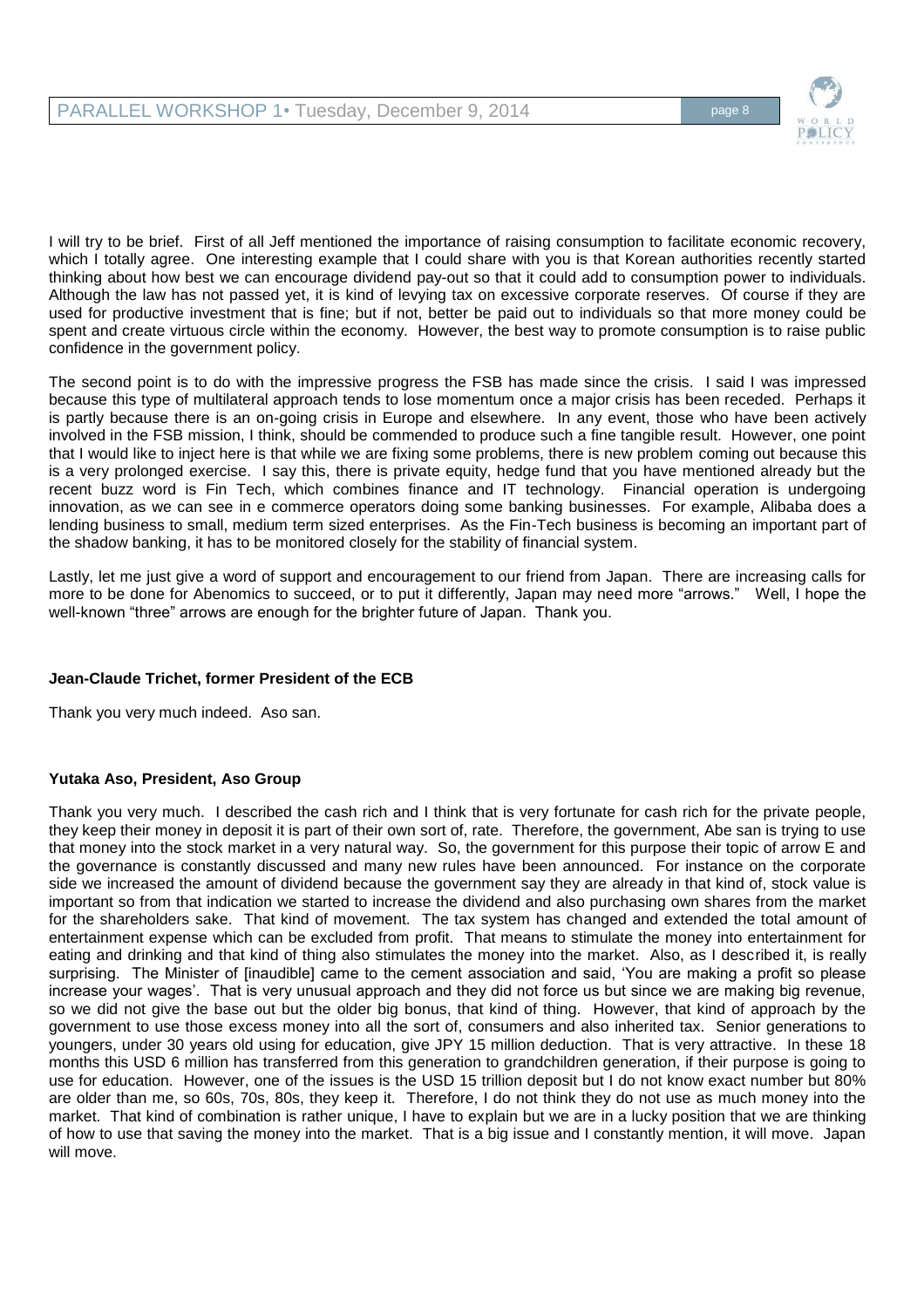# **Jean-Claude Trichet, former President of the ECB**

Thank you very much indeed. You know that the Bundesbank is asking the unions to be more demanding in Germany vis a vis the entrepreneurs so the problem and this is Marek's remark, what can a central bank do for inflation if there is no increase in wages and salaries? This is something which is absolutely fundamental. Thank you very much indeed Aso san. Perhaps Marek, you would like to…

## **Marek Belka, President of the National Bank of Poland**

Just one short remark. It is quite surprising how I am suddenly in line with Ian Sweidman.

## **Jean-Claude Trichet, former President of the ECB**

Daniel.

# **Daniel Daianu, Member of the Romanian Academy ; former Minister of Finance of Romania**

There are some ideas on creating inflation, but I am hesitating to ask Marek.

# **Jean-Claude Trichet, former President of the ECB**

We are running out of time.

# **Daniel Daianu, Member of the Romanian Academy ; former Minister of Finance of Romania**

Okay.

## **Jean-Claude Trichet, former President of the ECB**

Yeah, it is the end of the session.

## **Daniel Daianu, Member of the Romanian Academy ; former Minister of Finance of Romania**

"Helicopter money", I think Milton Friedman used this notion and Ben Bernanke did it too, when he made an assessment of what should be done in order to resuscitate the stagnant Japanese economy. I guess this is another blasphemy in the world of classical central banking.

Low growth should not necessarily be a problem if you think about steady state economics and the need to care about the environment. The problem with low growth is related to huge debt, to the debt overhang; there is so much overborrowing and economies have to grow to service debt. This is the issue.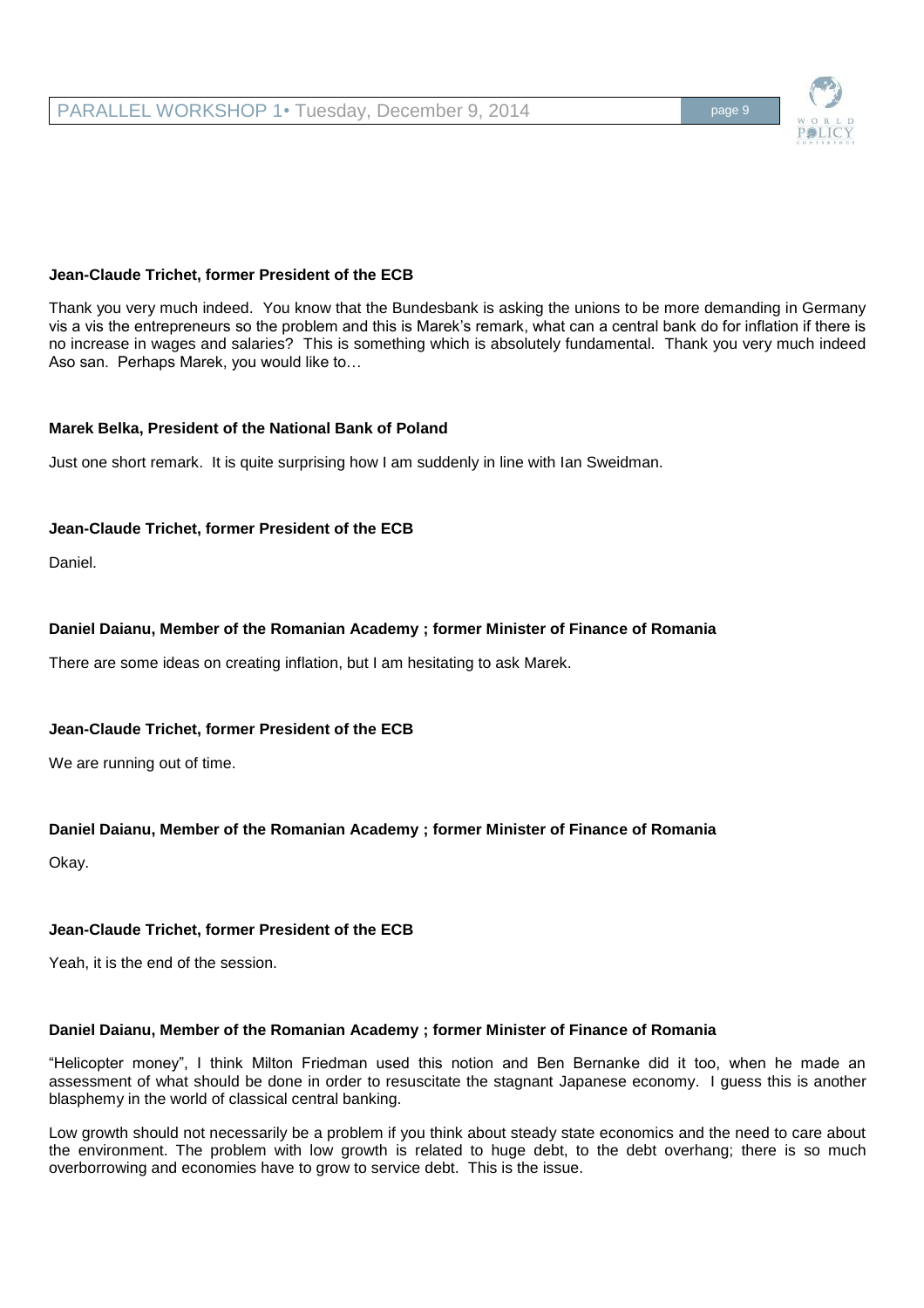# **Jean-Claude Trichet, former President of the ECB**

The debt explains why growth was so affluent before. The growth was based on tidying up of debt.

# **Daniel Daianu, Member of the Romanian Academy ; former Minister of Finance of Romania**

I agree. Over consumption, over borrowing, as many thought it is great to use any sort of funding for growth. Secondly, there is a divergence between the path the American economy is embarking on and what is happening in Europe. I think Jeff is right, but it is also true that policy making in Europe is much more complicated. Because the EU is not a federal state. The only federal institution is the ECB.

Thirdly, to paraphrase Mario Draghi, who is famous for the statement that whatever it takes to save the Euro should be done, I think that, in Europa, whatever it takes to avoid deflation should be done. Deflation is big threat in an area heavily indebted and with little growth .

Finally, I may have not listened carefully to one of the comments made during out discussion, but I think shadow banking creates systemic risks too. In my opinion, systemic risk is not about private versus public money. Systemic risk is about the magnitude of financial flows which move around and can destabilize economies. I also believe that big countries have a huge responsibility when it comes to their monetary policies. This is since the global financial cycle is very much driven by the monetary policies of reserve money centers. So, there are huge externalities, which are imposed on emerging economies. Finance ministers and central bank governors of emerging markets have reasons to complain about the effects of massive capital inflows and outflows. Helen Rey is right when she says that it is not a trilemma, it is a dilemma confronting emerging markets' policy makers; that emerging markets can hardly cope with massive flows, that their independent monetary policies are much dented in their efficacy by such flows.

# **Jean-Claude Trichet, former President of the ECB**

Thank you very much Daniel. When I hear all our debate, we could also spend all afternoon; we are at the end of three hours of meditation.

## **Jeffry Frieden, Professor of government, Harvard University**

I was going to make the same point about shadow banking: I think it does raise systemic issues. However, let me instead make a more general point. I consider myself a political economist, not an economist, and I am heartened in some sense to note that virtually everything we have talked about in these past three hours are problems not in economics but in political economy. Because in many instances we can agree on what sets of policies should be considered or contemplated but there are political obstacles on many dimensions, whether they are within the European Union or among groups in society. When we saw this huge capital inflow into the major deficit societies, whether it is Spain or the US, that gives the financial institutions great incentives to go to their regulators and get the regulations relaxed and that is exactly what happened. In the US we have the experience in the aftermath of the crisis where monetary policy is politically controversial. Savers, retirees and those on fixed incomes hate the Fed because they have gotten used to earning 5. 6. 7 % real over 15 years and now they are earning zero. When I give talks publically, people stand up and say. 'How can you expect us to live with these low interest rates?' On the other hand if you are debtor, this is one of the things that has helped the US economy recover. On fiscal policy you have the people living in the regions where unemployment got up to 15, even 20% -- and we do have those regions in the US during the crisis -- that are benefitting from the fiscal stimulus. Meanwhile the tax payers who are typically the top quarter of the income distribution are bitterly opposed to the fiscal stimulus. Therefore, fiscal policy, monetary policy and financial